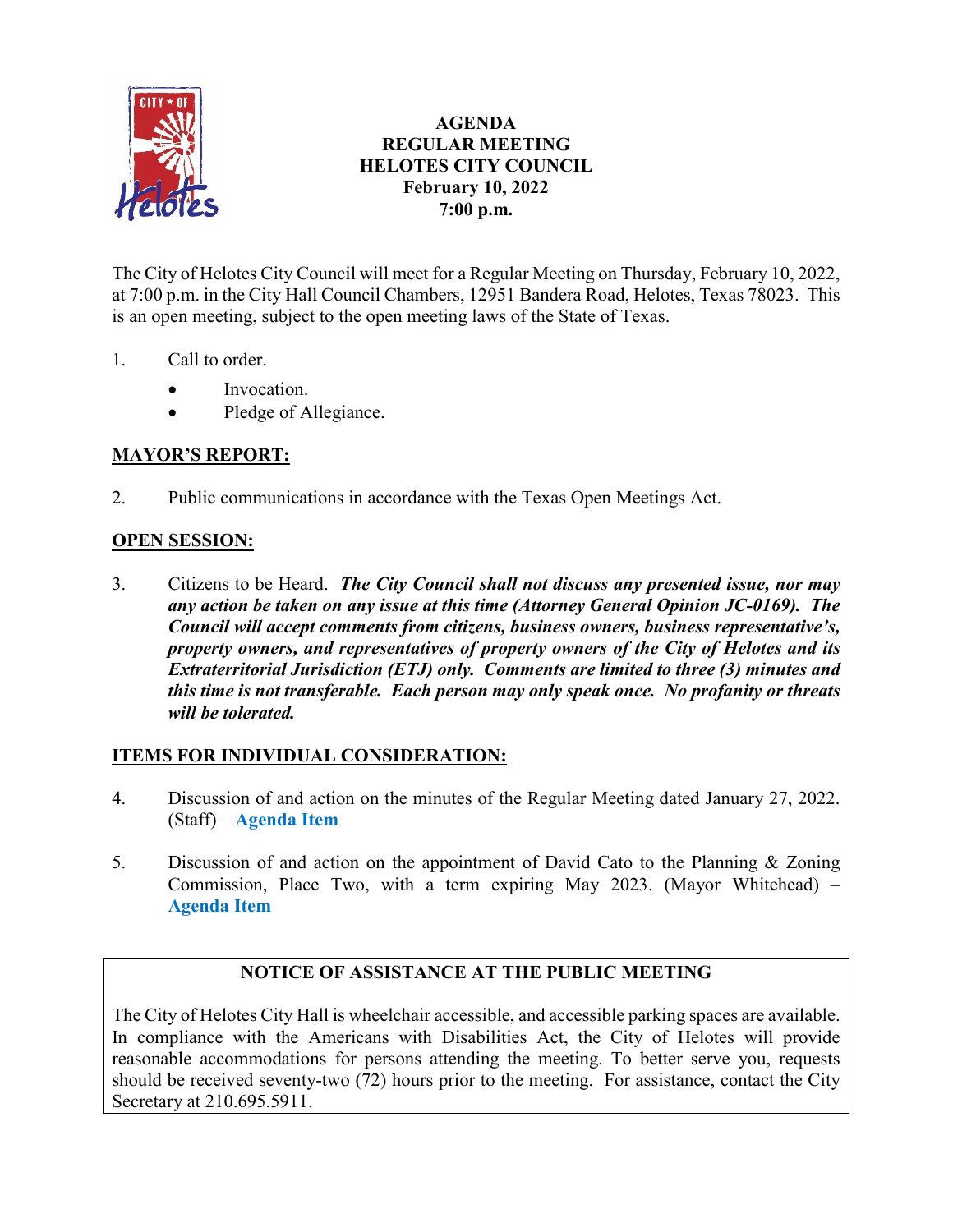#### **ITEMS FOR INDIVIDUAL CONSIDERATION contd.:**

- 6. Discussion of and action on a request by G5 Signs for approval of a wall sign pursuant to Municipal Code of Ordinances Chapter 66 *Signs*, Section 66-51 *Commercial Signs: Projecting, Wall and Hanging, or In / On Windows,* subparagraph (b) *Wall Signs* for The Eclective located at 12415 Bandera Road, Suite 116, Helotes, Texas 78023, more particularly described as BCAD Prop. ID No. 1090286. (Applicant) – **[Agenda Item](https://helotes-tx.gov/wp-content/uploads/2022/02/6-The-Eclective.pdf)**
- 7. Discussion of and action on a request by Approved / Electrical Signs for approval of a wall sign pursuant to Municipal Code of Ordinances Chapter 66 *Signs*, Section 66-51 *Commercial Signs: Projecting, Wall and Hanging, or In / On Windows, subparagraph (b) Wall Signs* for Rice & Spicy Thai Kitchen located at 11590 Galm Road, Suite 108, San Antonio, Texas 78254, more particularly described as BCAD Prop. ID No. 1210352. (Applicant) – **[Agenda Item](https://helotes-tx.gov/wp-content/uploads/2022/02/7-Rice-Spicy-Thai-Kitchen.pdf)**
- 8. Discussion of and action on a final plat pursuant to Municipal Code of Ordinances Chapter 78 *Subdivisions*, establishing Bricewood Subdivision Unit-6, being a 20.050 acre tract of land, out of a 92.088 acre tract out of the M.M. Musquiz Survey No. 80, recorded in Volume 6591, Page 258 of the Official Public Records of Bexar County, Texas. (Applicant) – **[Agenda Item](https://helotes-tx.gov/wp-content/uploads/2022/02/8-Bricewood-Unit-6.pdf)**
- 9. Discussion of and action on a Resolution of the City Council of the City of Helotes, Texas authorizing the City of Helotes Economic Development Corporation (HEDC) to establish the Community Arts Grant Program, including the Community Arts Grant Committee and the grant program guidelines thereof, with a grant funding period expiring FYE 2022. (Staff) – **[Agenda Item](https://helotes-tx.gov/wp-content/uploads/2022/02/9-EDC-Arts-Grant.pdf)**
- 10. Discussion of and action on a Resolution of the City Council of the City of Helotes, Texas authorizing the City of Helotes Economic Development Corporation (HEDC) to establish the Retailer and Commercial Tenant Improvement Incentive Grant Program and the grant program guidelines thereof, with a grant funding period expiring FYE 2022. (Staff) – **[Agenda Item](https://helotes-tx.gov/wp-content/uploads/2022/02/10-EDC-Tenant-Grant.pdf)**
- 11. Discussion of and direction on amending portions of Municipal Code of Ordinances Chapter 34 *Environment*, Article III *Outdoor Lighting* and Chapter 66 *Signs* to reinstate the Planning & Zoning Commission as the final authority body on exterior lighting and signage for commercial development. (Mayor Whitehead) – **[Agenda Item](https://helotes-tx.gov/wp-content/uploads/2022/02/11-PZ-Authority.pdf)**
- 12. Discussion of and direction on amending Municipal Code of Ordinances Chapter 66 *Signs*  and Chapter 98 *Zoning*, Article III *District Regulations*, Section 98-72 *Old Town Helotes Special District*, subparagraph (g) *Signs Authorized* to modernize sign definitions, classifications, and regulations. (Mayor Whitehead) – **[Agenda Item](https://helotes-tx.gov/wp-content/uploads/2022/02/12-Signs.pdf)**